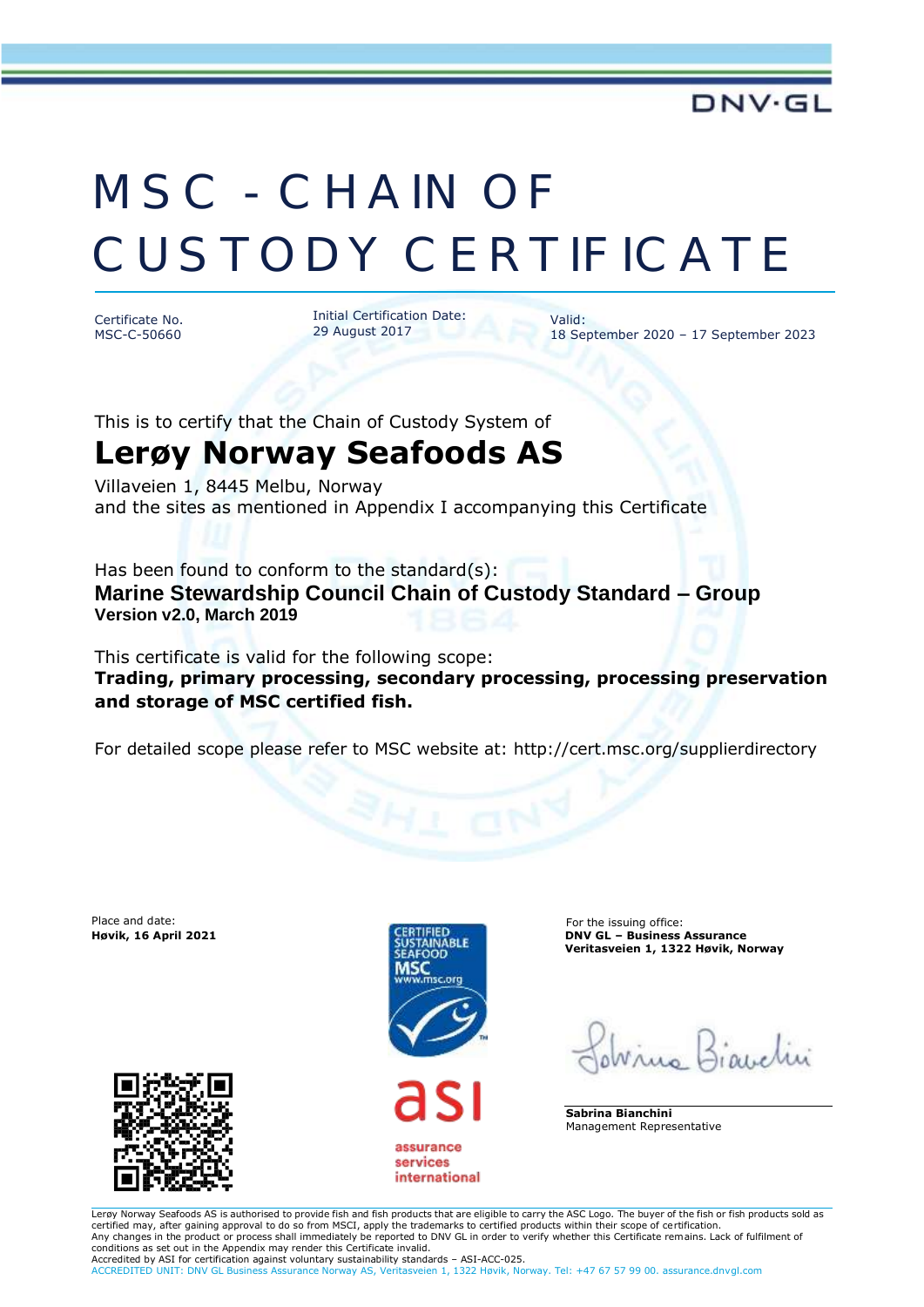Certificate No: MSC-C-50660 Place and date: Høvik 16 April 2021

## **Appendix to Certificate**

## **Lerøy Norway Seafoods AS**

Locations included in the certification are as follows:

| <b>Certificate Number</b> | Site Name                                                | <b>Site Address</b>                                | <b>Site Scope</b>                                                                                                      |
|---------------------------|----------------------------------------------------------|----------------------------------------------------|------------------------------------------------------------------------------------------------------------------------|
| [MSC-C-50660]-1           | Lerøy Norway<br>Seafoods AS (primary<br>site)            | Villaveien 1, 8445<br>Melbu, Norway                | Trading, primary processing,<br>secondary processing, processing<br>preservation and storage of MSC<br>certified fish. |
| $[MSC-C-50660]-2$         | Lerøy Norway<br>Seafoods AS, Avd<br>Båtsfjord            | Holmen, 9990 Båtsfjord,<br>Norway                  | Trading, primary processing,<br>secondary processing, processing<br>preservation and storage of MSC<br>certified fish. |
| $[MSC-C-50660] - 3$       | Lerøy Norway<br>Seafoods AS, Avd<br><b>Stamsund Fisk</b> | J.M. Johansens vei 11,<br>8340 Stamsund,<br>Norway | Trading, primary processing,<br>secondary processing, processing<br>preservation and storage of MSC<br>certified fish. |
| $[MSC-C-50660] - 4$       | Lerøy Norway<br>Seafoods AS, Avd<br>Hammerfest           | Havneveien 44, 9610<br>Rypefjord, Norway           | Trading, primary processing,<br>secondary processing, processing<br>preservation and storage of MSC<br>certified fish. |
| [MSC-C-50660]-5           | Lerøy Norway<br>Seafoods AS, Avd<br>Melbu                | Villaveien 1, 8445<br>Melbu, Norway                | Trading, primary processing,<br>secondary processing, processing<br>preservation and storage of MSC<br>certified fish. |
| [MSC-C-50660]-6           | Lerøy Norway<br>Seafoods AS, Avd<br>Berlevåg             | Postboks 113, 9981<br>Berlevåg, Norway             | Trading, primary processing,<br>secondary processing, processing<br>preservation and storage of MSC<br>certified fish. |
| $[MSC-C-50660]-7$         | Lerøy Norway<br>Seafoods AS, Avd<br>Kløvnes              | Kløvnes, 9840<br>Varangerbotn, Norway              | Trading, primary processing,<br>secondary processing, processing<br>preservation and storage of MSC<br>certified fish. |
| $[MSC-C-50660]-8$         | Lerøy Norway<br>Seafoods AS, Avd<br>Kjøllefjord          | Postboks 173, 9790<br>Kjøllefjord, Norway          | Trading, primary processing,<br>secondary processing, processing<br>preservation and storage of MSC<br>certified fish. |
| [MSC-C-50660]-9           | Lerøy Norway<br>Seafoods AS, Avd<br>Forsøl               | Leirbuktveien 40, 9612<br>Forsøl, Norway           | Trading, primary processing,<br>secondary processing, processing<br>preservation and storage of MSC<br>certified fish. |

Lerøy Norway Seafoods AS is authorised to provide fish and fish products that are eligible to carry the ASC Logo. The buyer of the fish or fish products sold as certified may, after gaining approval to do so from MSCI, apply the trademarks to certified products within their scope of certification.<br>Any changes in the product or process shall immediately be reported to DNV GL in ord

conditions as set out in the Appendix may render this Certificate invalid.<br>Accredited by ASI for certification against voluntary sustainability standards – ASI-ACC-025.<br>ACCREDITED UNIT: DNV GL Business Assurance Norway AS,